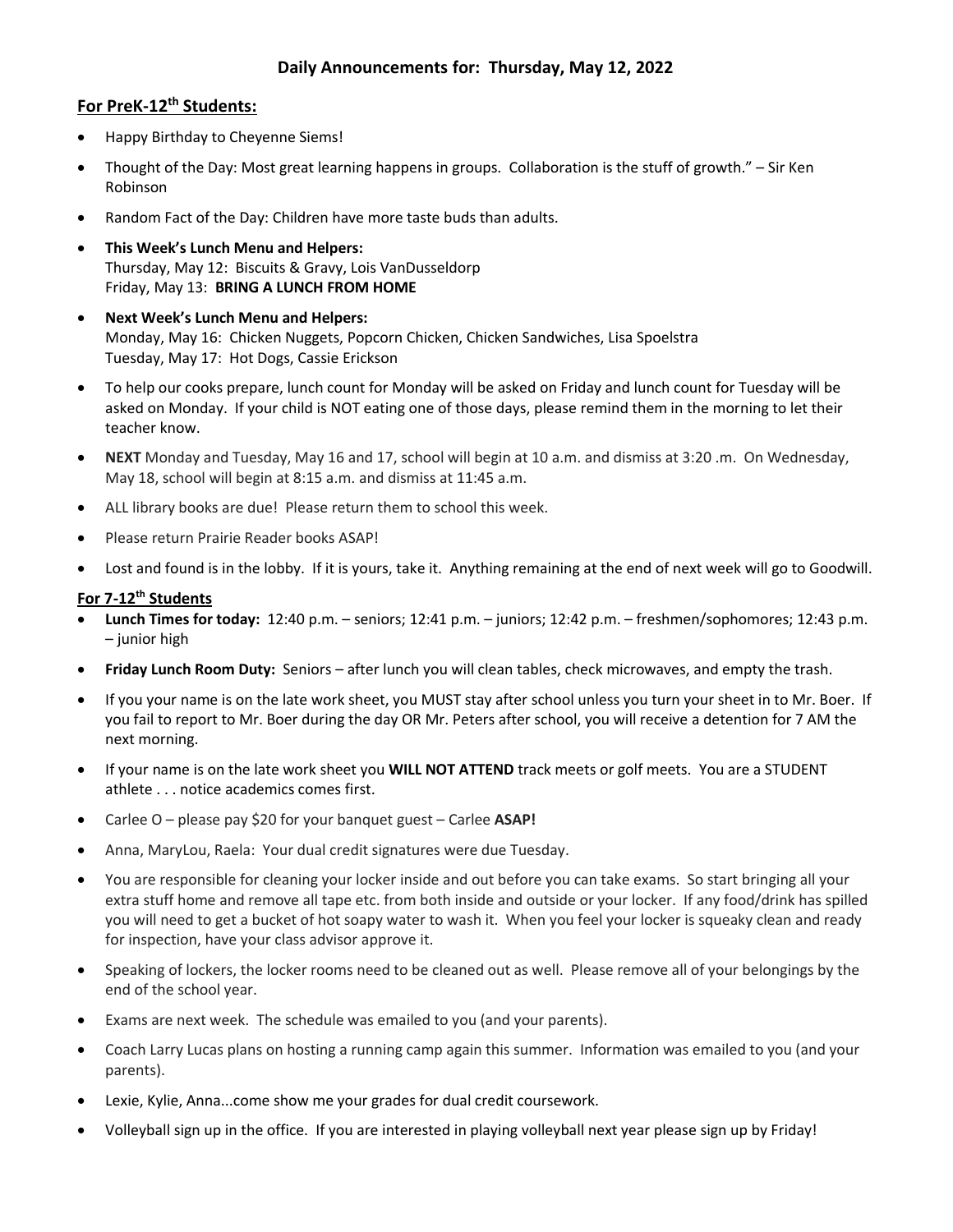## **For Preschool-6 th Grade Students:**

- **Lunch Times for today:** 11:40 p.m. preschool; 11:45 p.m. kindergarten; 11:50 p.m. first/second; 11:55 p.m. third/fourth; 12:00 – fifth/sixth
- You are responsible for cleaning your locker inside and out. So start bringing all your extra stuff home and remove all tape etc. from both inside and outside or your locker.

### **Parents/Readers on the Web:**

- Ymker gift cards for SALE! \$30 each and can used at Armour and Platte locations through June 4. Certificates are immediately available and can be picked up at the school office, or delivered to Platte or Corsica. Contact the school (605-243-2211), Corinne Middendorp (605-680-4087), or Tracy Maas (605-680-4511) to get yours today!
- Exams for 7-12th grade students will be held **NEXT** Monday Wednesday, May 16-18. If you rely on HS students for transportation of younger students please keep in mind that JH and HS students are not required to be here if they do not have an exam. Please check with them in advance and make transportation arrangements **PRIOR TO THE START OF THE SCHOOL DAY!**
- **NEXT** Monday and Tuesday, May 16 and 17, school will begin at 10 a.m. and dismiss at 3:20 .m. On Wednesday, May 18, school will begin at 8:15 a.m. and dismiss at 11:45 a.m.
- Academic and Athletic Awards night for  $7<sup>th</sup>$ -12<sup>th</sup> is at 7:00 p.m. in the gymnasium. This will not be combined with Andes Central this year.

#### **Today's Absences**

Gabbie  $O - 1$ <sup>st</sup> and  $2^{nd}$  hrs

#### **Today's School Excused Absences**

HS track leaving at 10:50 - Sonya H, Isabella B, Anna DH, Josie B, Sabas DH, Kalee D, Garth M, Gabbie O, Halle O

#### **Upcoming Absences**

Friday, May 13 Allison M Isabella B Lexie VP Halle  $O$  – gone in a.m.

#### **Upcoming School Excused Absences**

Friday, May 13

Golf all day – Hayden H, Mary Lou S, Lexie VP, Marissa M, Danica M

## **Upcoming Activities**

May 12 Awards Night, 7 p.m.

- May 13 GM Avon/BonHomme Invite, 10 a.m. girls at Tyndall boys at Springfield
- May 16 Drivers Ed, 6-9 p.m.
- May 18 Noon Dismissal End of 4th Quarter
	- End of 2nd Semester
- May 19 Teacher In-service Region TM at Wagner, 10 a.m.
- May 20 Teacher In-Service Graduation, 6:00 p.m. GM Pre Regions at Mitchell Lakeview, 10:30 a.m.
- May 24 GM Regions at Mitchell Lakeview, 9:30 a.m.
- June 6 State Golf at Rapid City School Cleaning
- June 7 State Golf at Rapid City School Cleaning
- June 8 School Cleaning